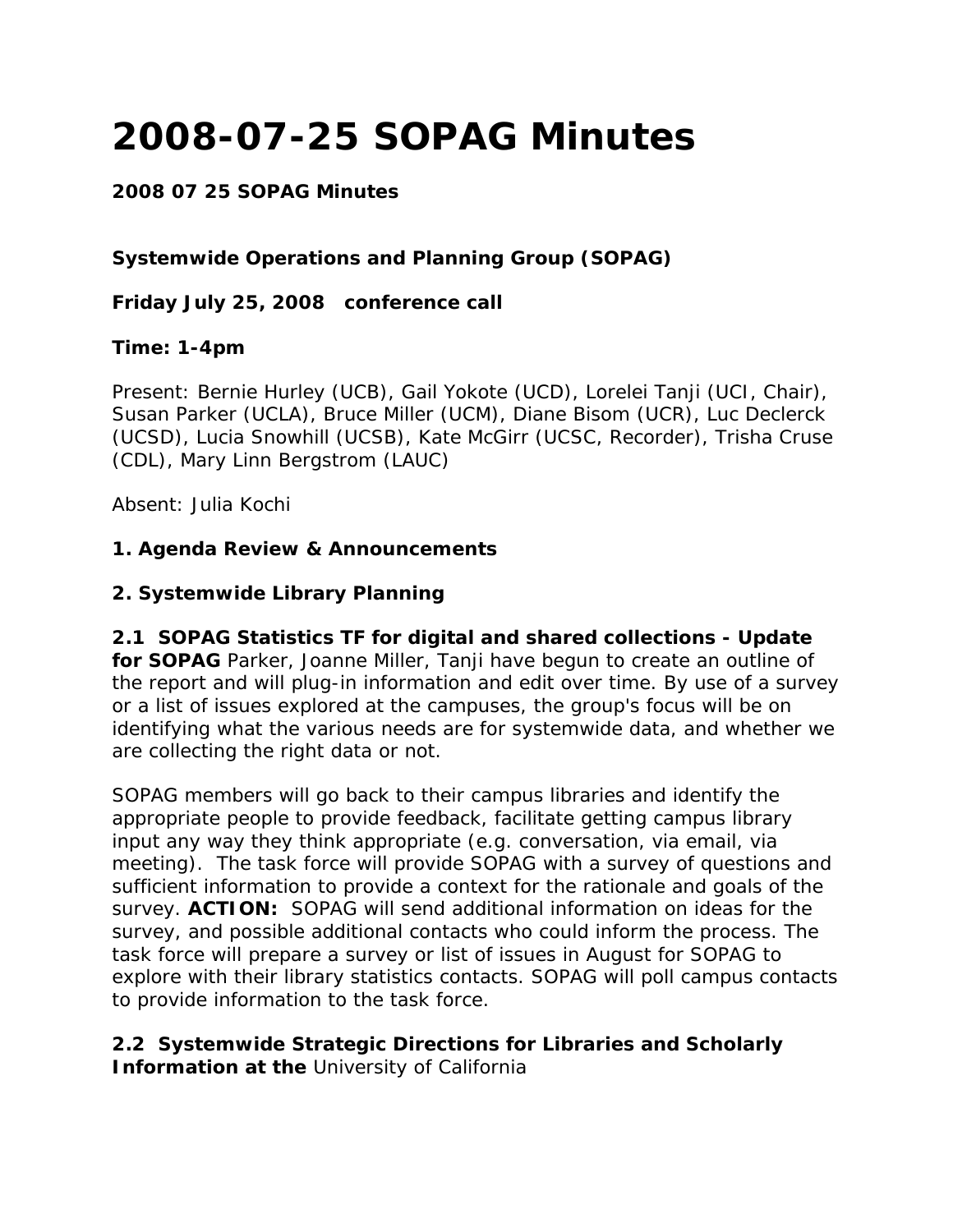No report

### **3. All Campus Group Reports**

#### **3.1 CDC Report**

**3.1.1 CDC Charge Systemwide Strategic Directions** \* \*CDC is working on the charge by creating a brief paper setting out strategies going forward. A newer version has been created that groups goals and directions under different strategies. SOPAG provided comments on the most recent draft, which Snowhill will take back to CDC.

**Action:** CDC is working towards the September deadline to provide the briefing document. Snowhill will provide SOPAG comments to CDC.

#### **3.1.2. CDC RLF De-Duplication TF**

a. Duplication Task Force Charge - Still working on charge should be something in August.

# **3.2 SCO Report**

#### **3.2.1 Support for scholarly communication**

In the May, ULs meeting, they expressed concern about large scope of issues being asked of the SCOs. The loss of central support to the SCO creates a new challenge to coordinate systemwide and keep issues on track. SCO has re-thought its initial request for help and now expects a temporary SCO Specialist to assist the SCOs in identifying the important communications linkages with UCOP offices that will be needed to bring scholarly communications initiatives to the attention of appropriate UC-wide audiences and offices.

SCO has prepared a draft contract document laying out expectations for the position, reporting structure, timeframe for work and deliverables. SCO will discuss the contract document in an August phone call.

SOPAG will review the final document.

**Action:** SCO will discuss their draft of the contract elements of the goals and objectives at their August conference call, then forward their document to SOPAG. SOPAG will provide their perspective and forward the SCO document to the ULs.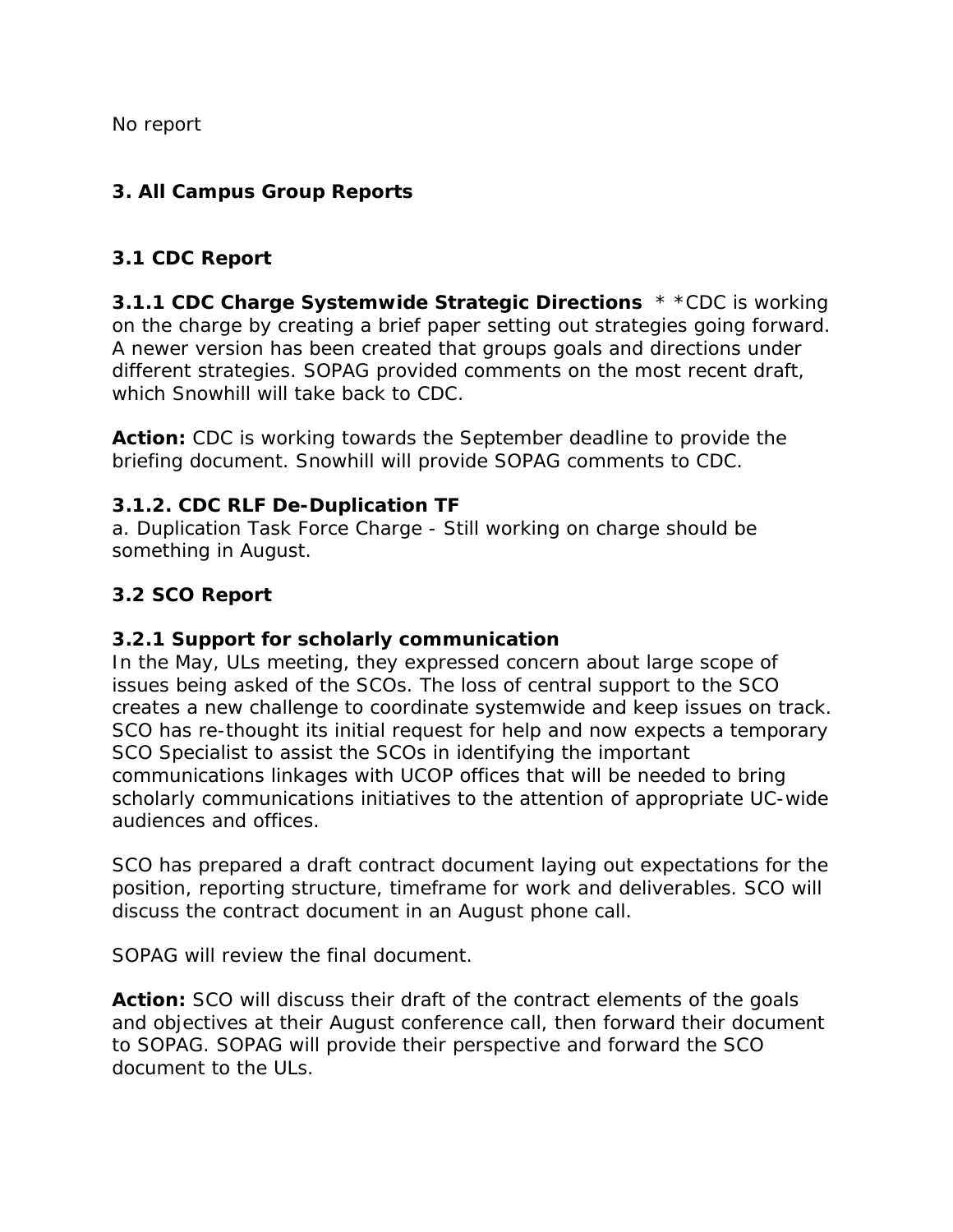# **3.3 HOPS Report**

### **3.3.1 A Charge for HOPS on Public Services**

Hurley provided a HOPS update. The reflector is quite busy, and the two issues are on the table including the 24-7 digital reference proposal. HOPS will conduct a conference call to develop the cost/benefits of this program to the ULs and additionally offer a costing model. HOPS will also discuss the Big Idea paper, especially #1 recommendation providing more information and details to SOPAG for an agenda item on the September ULs meeting.

# **3.4 HOTS Report**

# **3.4.2 Consortium Approaches to Technical Services**

Declerck and Yokote provided a draft transmittal memo for SOPAG's review which would be sent to the ULs asking for their support to explore consortium approaches to Technical Services. HOTS has also conducted a preliminary discussion of the consortium approach at their last meeting.

HOTS continues to work with sub groups to investigate potential changes that might be implemented in the SCP program to address the funding cutback.

**Action:** SOPAG endorsed the transmittal letter to the ULs with changes. Declerck and Yokote will finalize the transmittal letter, finalize the discussion paper, and forward to HOTS, then to the ULs to confirm their interest. If the ULs confirm interest in this topic additional distributions of the letter and paper will be made to other ACGs for input.

# **3.5 LTAG Report**

**3.5.1 UC Trust** LTAG had a conference call in June, and the minutes aren't finalized. LTAG has been informed about the UC Trust and will discuss this topic in their August call.

# **3.6 RSC**

**3.6.1 UL charge: Assessment of potential cost savings for Tricor** Parker updated SOPAG on RSC's response document. RSC was charged to look at more effective ways to administer the systemwide Tricor pick ups.

**3.6.2 Proposal for Emergency Preparedness Workshop** - A draft proposal of the workshop titled, "After a Disaster: Re-establishing and Sustaining User Services" has been distributed to SOPAG.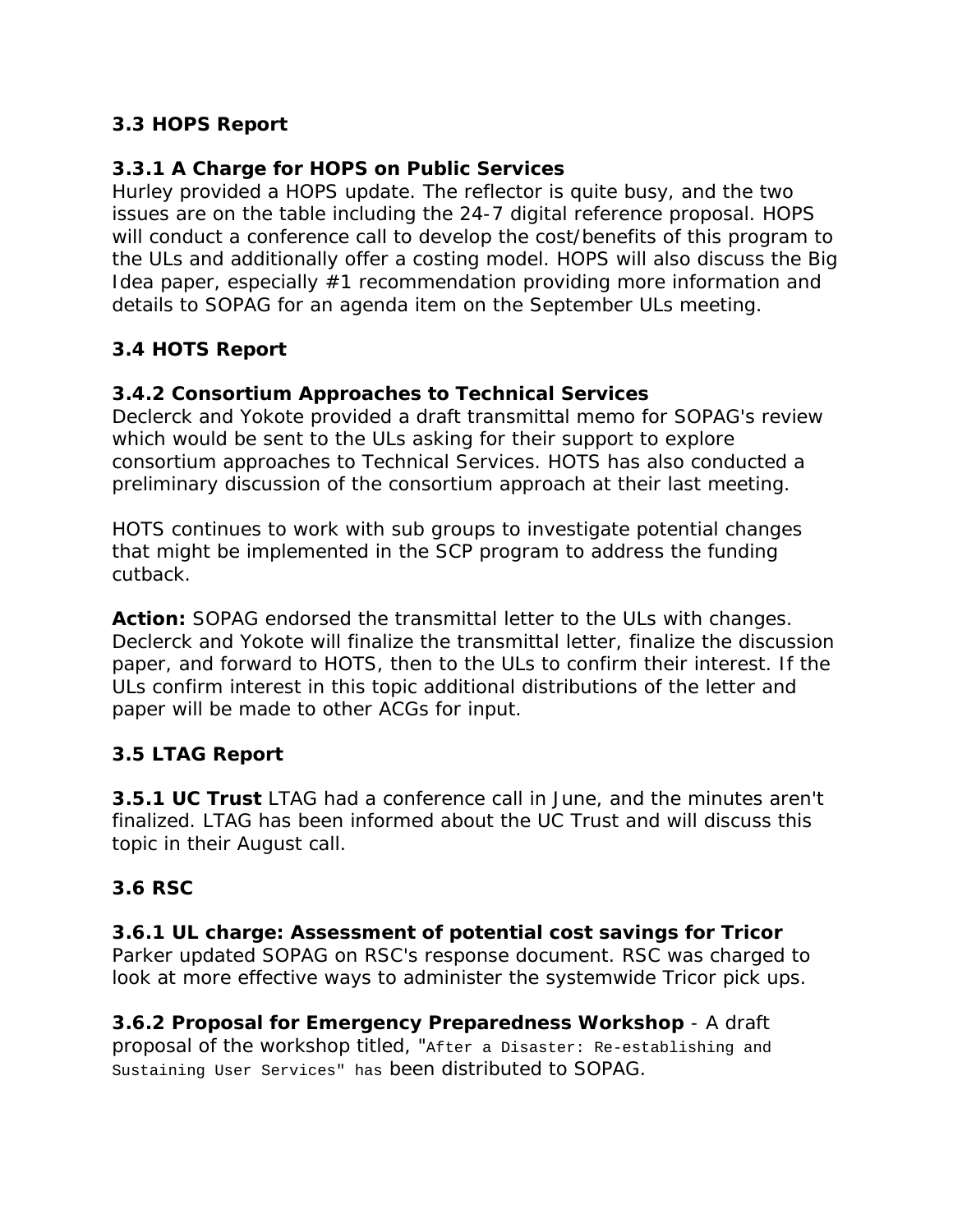**Action:** SOPAG will review draft workshop proposal. Parker will continue to work with RSC on ways to capture savings with the Tricor MOU. Ideas will be presented to SOPAG in August to forward to ULs

# **3.7 ACG Chairs/SOPAG Joint Meeting**

The joint meeting has been confirmed for the Thursday, October  $16<sup>th</sup>$ meeting from 9:30 -3:30. Cruse is finding a location in Oakland. ACG chairs have been asked to share their annual plans and common interest group plans by September 30<sup>th</sup>.

#### **4. Project Management Training for Consortial Collaborations**  No report

# **5. e-dissertations (Trisha)**

A key stakeholders meting will take place on August 21<sup>st</sup> at CDL for the UCSD and UCSF test campuses who are already handling e-dissertations. The agenda will explore who is doing what with digital preservation, and what steps are being taken toward providing access to e-dissertations.

# **6. Task Force Reports**

#### **6.1 Bibliographic Services Task Force**

Declerck updated SOPAG on the status of the Next-Gen Melvyl project and activities of the Implementation team since the last meeting.

# **7. Digital Library Workshop**

The workshop final report provides an overview of action items from workshop. CDL has reviewed these items and thinks these are good ideas and is ready to play a brokering role but looks to campuses and SOPAG to express interest in the initiatives. This could be a perfect topic to discuss with ACG chairs in October and could provide a collective identification of the next steps. As an alternative, SOPAG could discuss which of the initiatives to consider with their campuses.

**Action:** SOPAG members will continue to discuss the priorities provided in the document at their campuses and to refine the ideas included in the report. Declerck and Cruse will craft a decision-making template to assist SOPAG identify pros and cons for each possible next step.

# **8. Report on CDL Related Items (Trisha)**

CDL is going to redo its website. Hoping to have quick turn around time